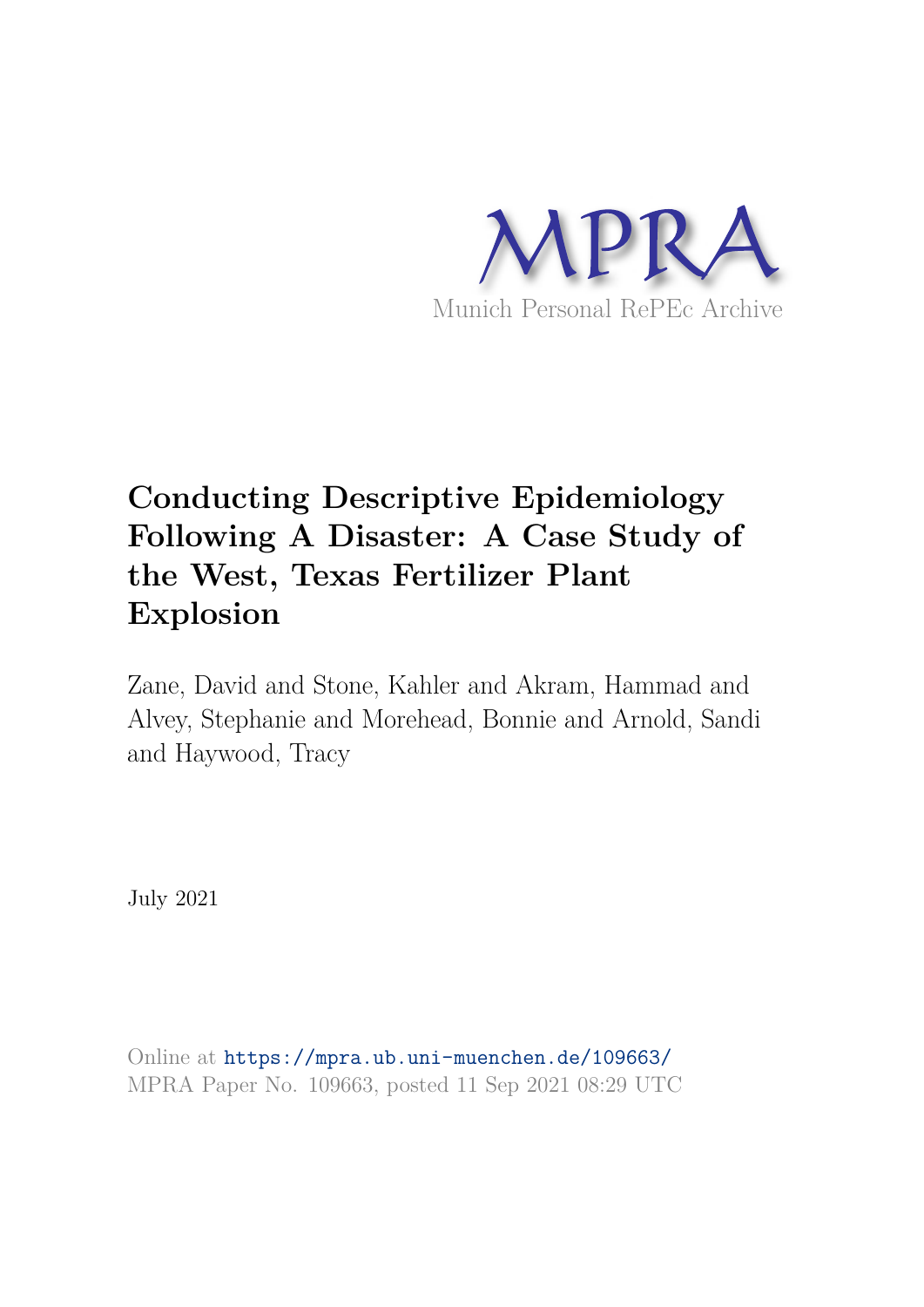### **Conducting Descriptive Epidemiology Following A Disaster: A Case Study of the West, Texas Fertilizer Plant Explosion**

*David Zane, Kahler Stone, Hammad Akram, Stephanie Alvey, Bonnie Morehead, Sandi Arnold, and Tracy Haywood*

#### **I. Background of the Fertilizer Plant Explosion**

On April 17, 2013, a fire and subsequent explosion occurred at the West Fertilizer Company plant in West, Texas. This is plant is located in central Texas, in McLennan County. The explosion caused extensive damage to the homes, businesses, and schools near the plant. Because explosions of this magnitude are rare, an epidemiologic investigation was initiated to describe the fatal and nonfatal injuries caused by the explosion. The investigation found that the explosion killed 15 individuals and directly injured an additional 252 individuals.

This investigation serves as a case study on how descriptive epidemiology can be used after a disaster.

Below is an overview of the investigation, the challenges, and promising best practices.

#### **II. Collaboration among Multiple Governmental Partners**

The investigation was implemented by the following agencies:

- Local Waco/McLennan County Public Health District (WMCPHD)
- Regional Texas Department of State Health Services, Health Service Region 7 (Temple)
- State Texas Department of State Health Services, Central Office (Austin)

This multi-organization collaboration among local, regional, and state agencies was amongst the main strength of this investigation and had a direct impact on planning, logistics, implementation, data management and dissemination phases of the study. During the planning phase, the Texas Department of State Health Services (DSHS) facilitated protocol development through consultation with the Oklahoma State Department of Health and Center for Disease Control and Prevention. DSHS also assisted with the Institutional Review Board (IRB) process. To identify the acutely injured, WMCPHD and DSHS coordinated with health care facilities and hospitals most likely to have received acutely injured patients to review medical records and facilitate the data collection process.

The local health department knew the community and had existing relationships with local hospitals and healthcare organizations, which expedited the data collection process and enabled the entire team to review medical records. WMCPHD maintains a database of all healthcare facilities in the county along with schools, nursing homes, and daycare facilities routinely as part of their disease surveillance-related activities. In addition, DSHS was able to obtain contacts from the Federal Emergency Management Agency (FEMA) a list of applicants for assistance, death certificates, medical examiner reports, and mobile medical unit list. Collaboration with regional and state DSHS offices provided the team the authority to obtain data from the facilities that were outside of McLennan County boundaries. All organizations collaborated in medical record review and conducting phone interviews with injured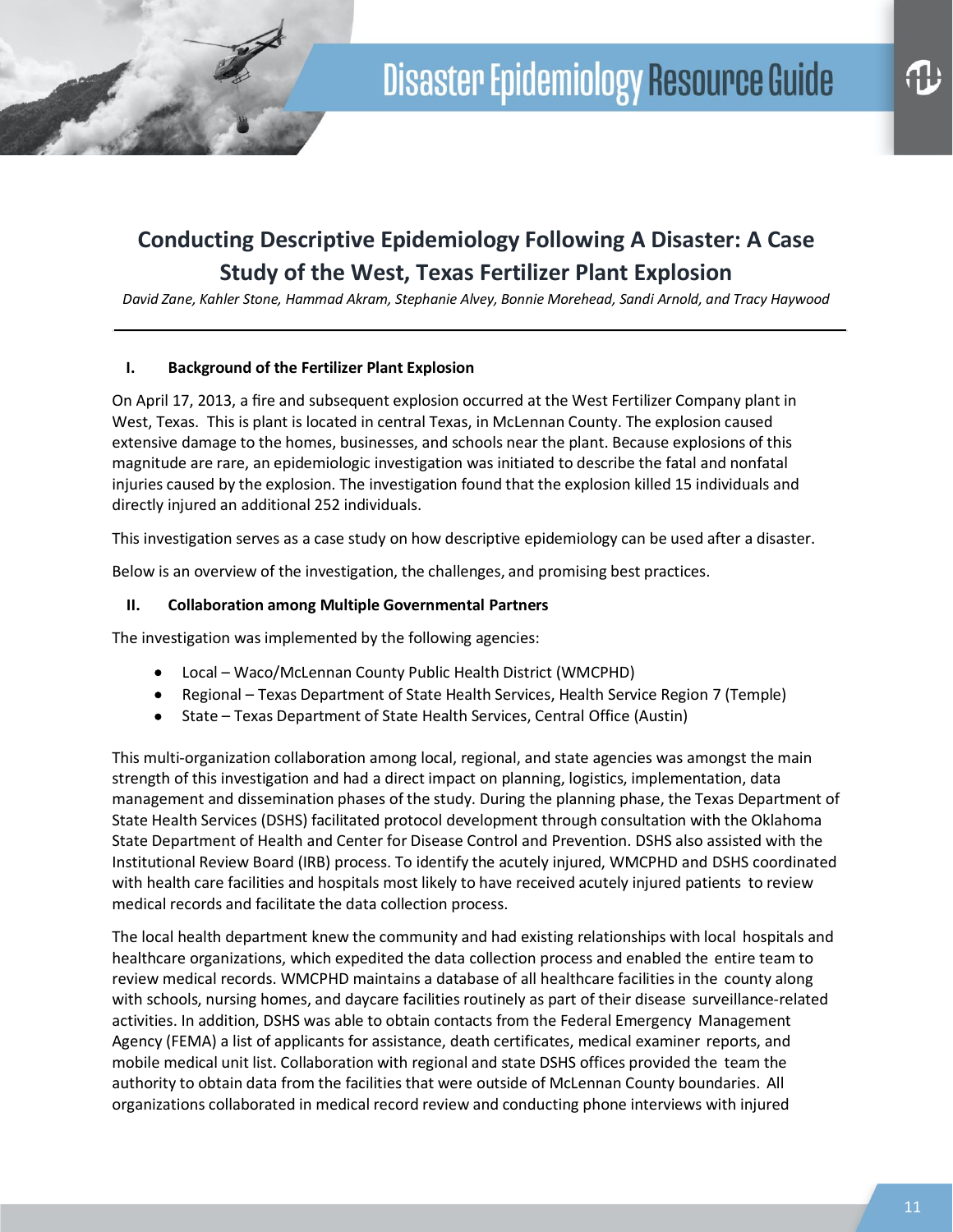survivors which accelerated the investigation process. After completing the data collection and survivor interviews phases, DSHS provided data analysis, GIS, and related technical support to interpret the findings.

#### **III. Skills of the Investigative Team**

The team consisted of five epidemiologists, one preparedness coordinator, two public health nurses, one public health planner, and one health geographer. This allowed an integrated team environment that facilitated reciprocal transfer of knowledge, expertise, and capacity.

- **Epidemiologists:** Epidemiological skills were essential in protocol/survey development, client interviews, and data management, including analysis and interpretation.
- **Preparedness Coordinator and Public Health Planner:** Coordination, planning, and logistical support; the staff was also trained in client interviews as a part of WMCPHD Epi-teams program.
- **Public Health Nurses:** Client interviews, medical records review, understanding of International Classification of Diseases (ICD) coding system, and counseling skills.
- **Health Geographer:** Analytical support, geocoding of addresses, development of map books, and mapping of individual's approximate location at the time of the explosion.

Overall this multidisciplinary team allowed for better and more efficient use of resources, minimization of costs, and led to an improvement in project-related performance and work quality. Experts with diverse skill-set provided different perspectives and solutions to problems; the team worked collaboratively and in a professional manner to complete the investigation. The team held weekly conference calls with prepared agendas and discussed team activities and goals.

#### **IV. Objectives of the Investigation**

To understand the types and characteristics of injuries and healthcare resources that were used during and after the explosion, the investigation team sought to:

- Describe the characteristics of fatal injuries caused by the explosion
- Describe the physical injuries of survivors of the explosion
- Describe risk factors associated with injuries caused by the explosion, including the location at the time of the blast, timing of injury, and demographic characteristics.
- Quantify the number of acutely injured persons who sought medical care
- Describe the medical care received by the injured

#### **V. Methods**

A multi-pronged approach was used to identify and collect data on injuries.

#### *Case definition:*

Fatal injuries due to the incident were recorded through the review of medical examiner records and death certificates of individuals who died within 1 week of post-explosion time period in the county.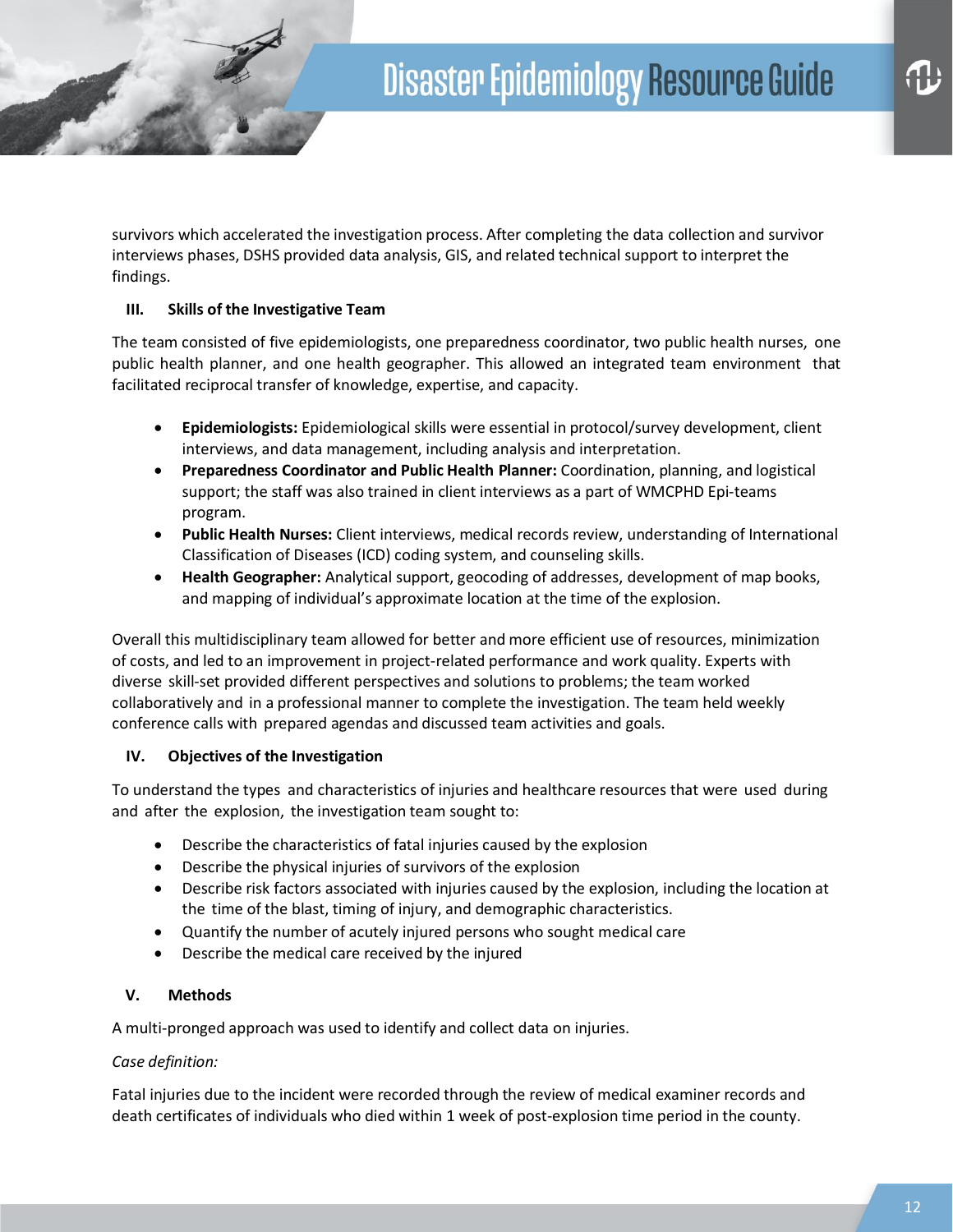# **Disaster Epidemiology Resource Guide**

Non-fatal injuries that occurred within 5 days of the explosion and related to the blast in terms of location, timing, and cause were recorded through the review of medical records from hospitals and urgent care facilities located in the county and an adjacent county. *Data collection:*

Standardized data collection tools based on the questionnaires from the 1995 Oklahoma City bombing, 2012 Alabama tornado outbreak, and the blast injury forms developed by the Centers for Disease Control and Prevention and the American College of Emergency Physicians were referenced during the development of our data collection tools. The tools were comprised of a fatal injury abstraction form, a non-fatal injury abstraction form, and a telephone survey for survivors.

Eligible injured patients identified through medical records were contacted to participate in a survivor survey. Contact information, including residential address and telephone number, was obtained from medical records when possible. Patient records were linked with the demographic data obtained from the FEMA data on West residents whose homes were damaged or destroyed and subsequently applied for emergency assistance from the federal government. In addition, investigators conducted phone interviews with survivors to obtain additional information about their locations and whether they were indoors or outdoors at the time of the explosion. The investigation protocol and participant consent process were reviewed and approved by the state health department's IRB.

#### *Data analyses:*

Descriptive statistics, chi-square tests and Satterthwaite t-tests, and logistic regression models were used to analyze the data. In addition, geographical information systems were used to geocode and then map the known approximate location, at the time of the explosion, of all chart-abstracted and interviewed cases. The distance proximity of cases to the explosion's epicenter was then calculated.

#### **VI. Selected Recommendations from the Investigation Findings**

Hospitals should review the results of this investigation and similar studies to better predict and plan for the types of injuries that might occur in similar emergency incidents and when and how those patients might be arriving at the medical facility, which may improve medical recognition and management of those injured. While examining apparent physical injuries, medical providers should also screen for ear and brain injuries that may result from similar emergency incidents.

Long-term care facilities (e.g., nursing homes, assisted-living facilities) should review their procedures for gathering patient medical records when evacuating or moving patients in a similar emergency and also exercise their evacuation plans regularly.

Public health entities are encouraged to use this investigation as a model for collaboration between local, regional, state, and federal agencies. A tabletop exercise using these specific incidence data and challenges would help epidemiologists improve their capacity to conduct these types of investigations in the future.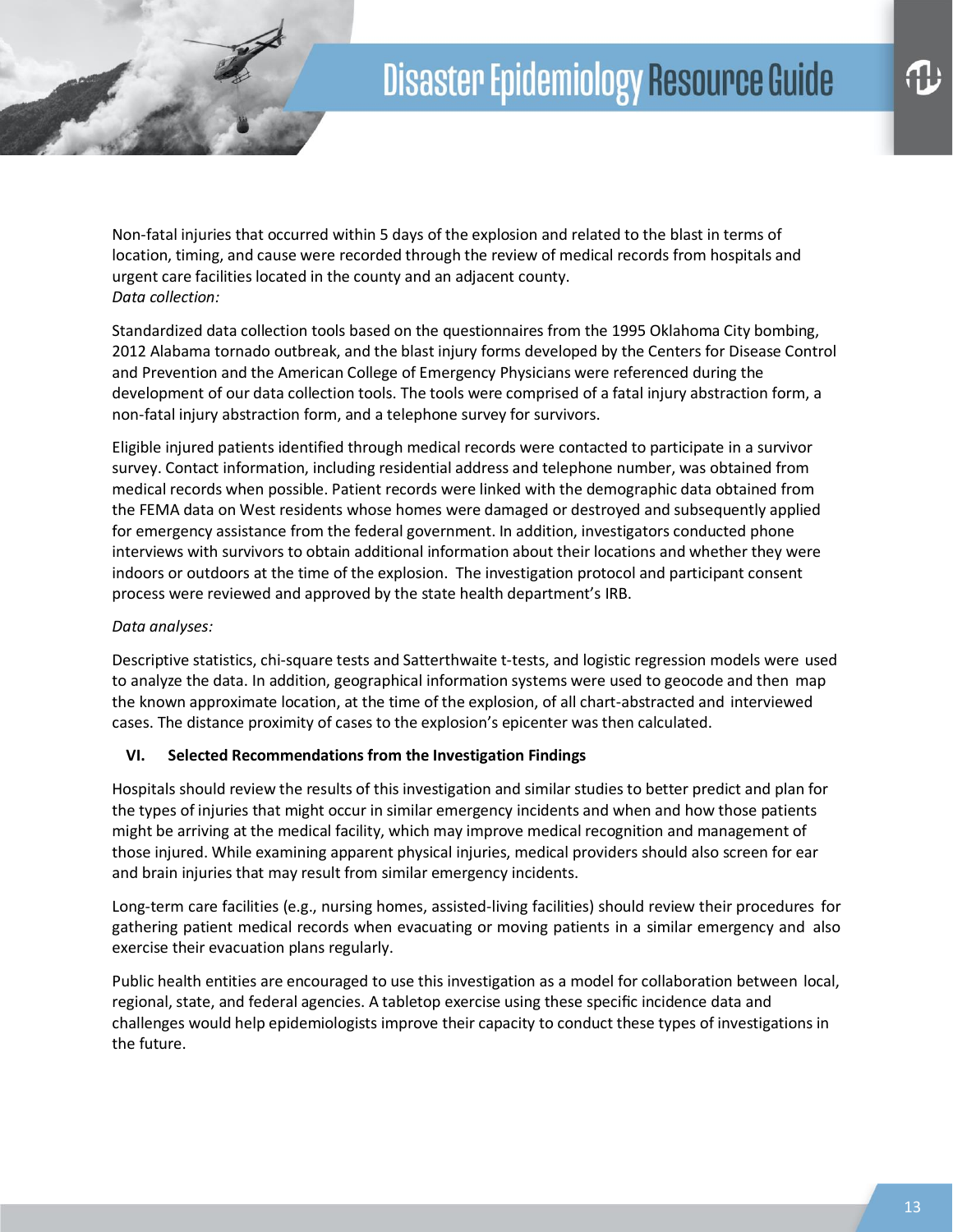

#### **VIII. Challenges**

Submission of study protocol to the IRB

WMCPHD and Texas DSHS staff sought IRB approval to ensure the study protocol would be appropriate and uphold the highest level of ethics through the process. Despite the investigation team already having public health authority in the state to investigate this incident, IRB approval was thought to be the best approach in light of this high-profile incident. The IRB process took approximately three months to complete. The team spent over two months developing the study protocol including the data abstraction tools, survivor interview forms, and detailed plans for data analysis and retention. Perhaps the most time-consuming element for the investigation team was deciding on the appropriate case definitions. The expedited review process by the IRB took one month before approval was granted. The time-consuming nature of submitting an IRB application should be noted for future investigations, though this IRB process helped the team carefully craft the study protocols.

• Communication of the case definitions to data sources

Several case definitions (described above) were crafted by the team, with varying complexity. Case definitions were developed to clearly and easily identify which persons were considered a case and associated with the explosion and which were not. The team contacted and provided acute care facilities with case definitions to aid in querying medical records for abstraction. Unfortunately, the case definitions often confused the health facility personnel, which necessitated further communication with them to clarify issues. This resulted in delays receiving relevant medical records and subsequent quality checks from the investigation team to ensure the appropriate records were being abstracted and that no additional records were missed. Having points of contacts and relationships with medical records departments at acute care facilities sped the process up.

• Intense media interest

Naturally, with a disaster of this magnitude, there was a great deal of sustained interest from local and state media on the investigation. The media was interested in learning more about the methodology of the investigation (e.g., counting acute physical injuries versus mental health conditions, hospital-based focus versus physician offices surveillance, future plans for long term tracking of survivors), costs, status, and timeline. The public information officers from the local and state health department worked closely with the epidemiology team on these inquiries; there was anexcellent collaboration among the public information officers from the local and state health department themselves, to timely, consistently, and accurately respond to these media inquiries.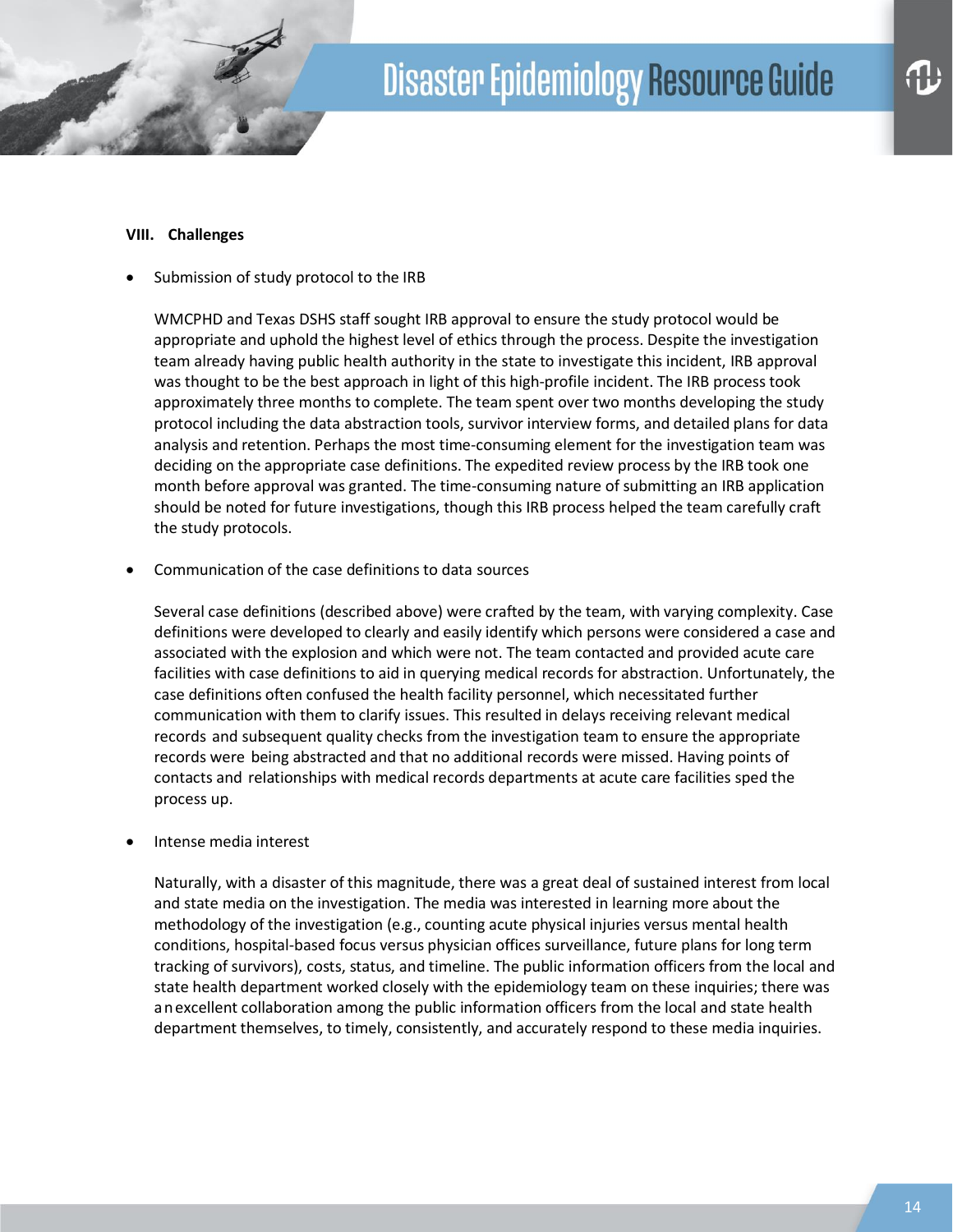• Timeliness issue of the completed report

Perhaps one of the greatest challenges the investigation team encountered was the time required to fully complete the study, write, and publish the final report. It took one year to publish the first public health report from the initial investigation meeting and almost three years to publish the study as a manuscript in a peer-reviewed journal. Each phase of the study (i.e., medical record abstraction, survivor interviews, analysis) was underestimated for the time required, pushing the completion of the study back. By the time the study reached the report-writing phase (almost one year later), other workplace duties competed for time and priority. Once all data were collected and analyzed, the team spent two months writing the final report, passing drafts back and forth frequently. Knowing there was intense media interest, the report was carefully crafted to ensure ultimate clarity with little room for misunderstanding or misinterpretation from the results. The final report can be accessed at[: http://www.waco-texas.com/userfiles/cms](http://www.waco-texas.com/userfiles/cms-)healthdepartment/file/pdf/West-Texas-Report-6-2014.pdf. In addition, the investigation was published in a peer-reviewed journal. $<sup>1</sup>$ </sup>

#### **IX. Promising Best Practices**

• Designated coordinator for investigation

This investigation, as already noted, took significant time to complete. To keep the investigation moving forward, one member of the team served as coordinator to facilitate weekly calls to discuss progress, issues, and task assignments. Having a designated coordinator to keep the multidisciplinary team focused was critical to the completion of this investigation and highly recommended for similar future investigations.

Existing epidemiology capacity at local, regional, state levels

Existing epidemiology capacity at the local, regional, and state levels was critical for the successful completion of this investigation. As noted above, the epidemiology capacity consisted of protocol/survey development, client interviews, and data management, including analysis and interpretation. But it also included a willingness to apply these capabilities in response to a disaster to describe what happened and to provide subsequent recommendations for hospitals, long-term care facilities, and public health agencies. This capacity was supported by local, state, and federal funding.

• Consultation with blast and disaster experts

Because explosions of this magnitude are rare, the epidemiologic team reached out for advice to state and federal public health colleagues that had conducted similar investigations. As noted above, conference calls were held with epidemiologists that responded to the 1995 Oklahoma City bombing and the 2012 Alabama tornado outbreak. These conversations yielded valuable insights which contributed to the development of the epidemiologic investigation approach to this disaster. Talking with colleagues with similar experience was extremely valuable and built confidence that this investigation would be successful.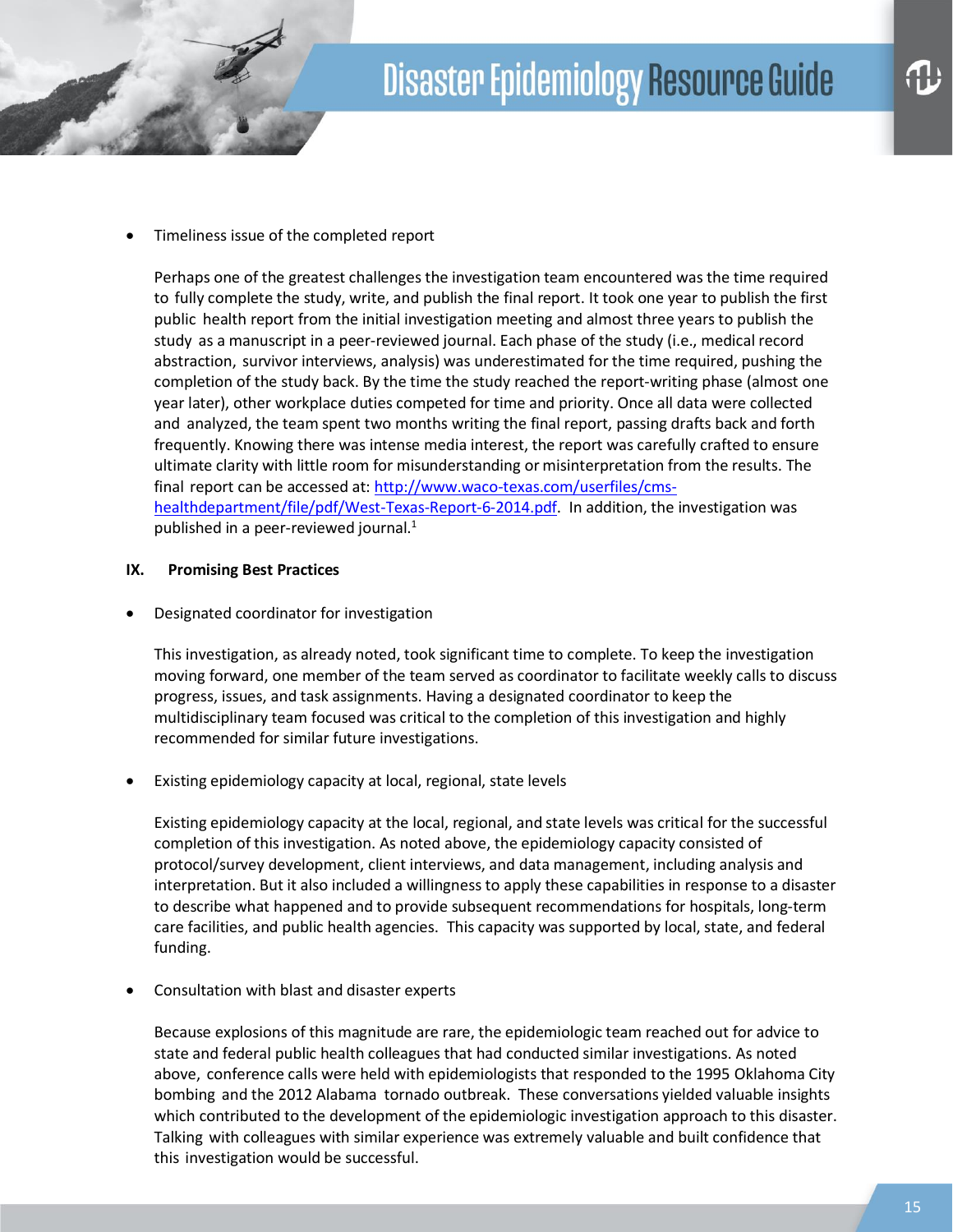

• Established working relationships with hospitals and urgent care facilities

The investigation team reviewed 654 patient records at 14 facilities, including 11 hospitals and 3 urgent care facilities. Access to hospital medical records is key to this type of investigation; therefore, it was very valuable for DSHS and WMCPHD to have established relationships with those hospitals and urgent care facilities. Due to the complexity of the case definitions, extensive communication with the facility staff was necessary to ensure all records that pertained to the investigation were included. WMCPHD clinic staff and epidemiologists work with hospital staff in a variety of different capacities daily. Existing contacts from these staff were able to direct the investigative team to the appropriate department contacts who could release the needed records. Medical facilities must take every effort to protect the health information of their patients, and existing confidentiality and privacy laws can create a barrier to accessing the medical record data. Being a trusted partner agency with existing information sharing mechanisms makes the process quicker.

• Mental health training/awareness provided to medical abstraction and interview teams

The epidemiologic plan was for team members to review medical charts and interview survivors of the explosion. It was anticipated that reading graphic descriptions of injuries, listening to survivors' vivid stories of their experiences, and acknowledging the enormous grief in the community may impact the mental health of the epidemiology team. As such, early on, a psychiatrist colleague provided mental health training to the team so that they would better equip them in to recognizing, processing, coping, and seeking professional assistance with emotions and feelings that might be experienced during the investigation.

• Access to FEMA data

The local health department contacted state FEMA representatives and requested permanent and temporary residential address and alternate telephone numbers on West residents whose homes were damaged or destroyed and subsequently applied for emergency assistance from the federal government. The goal was to obtain this information as part of the epidemiologic plan to conduct survivor interviews. A Centers for Disease Control and Prevention colleague had informed us that a request of this nature to FEMA was allowed, as announced in the Federal Registry, incidentally published just two weeks after the explosion.<sup>2</sup> The request for FEMA individual assistance files is allowed "for the purpose of contacting FEMA applicants to seek their voluntary participation in surveys or studies concerning effects of disasters, program effectiveness, and to identify possible ways to improve community preparedness and resiliency for future disasters." FEMA representatives provided the requested information quickly.